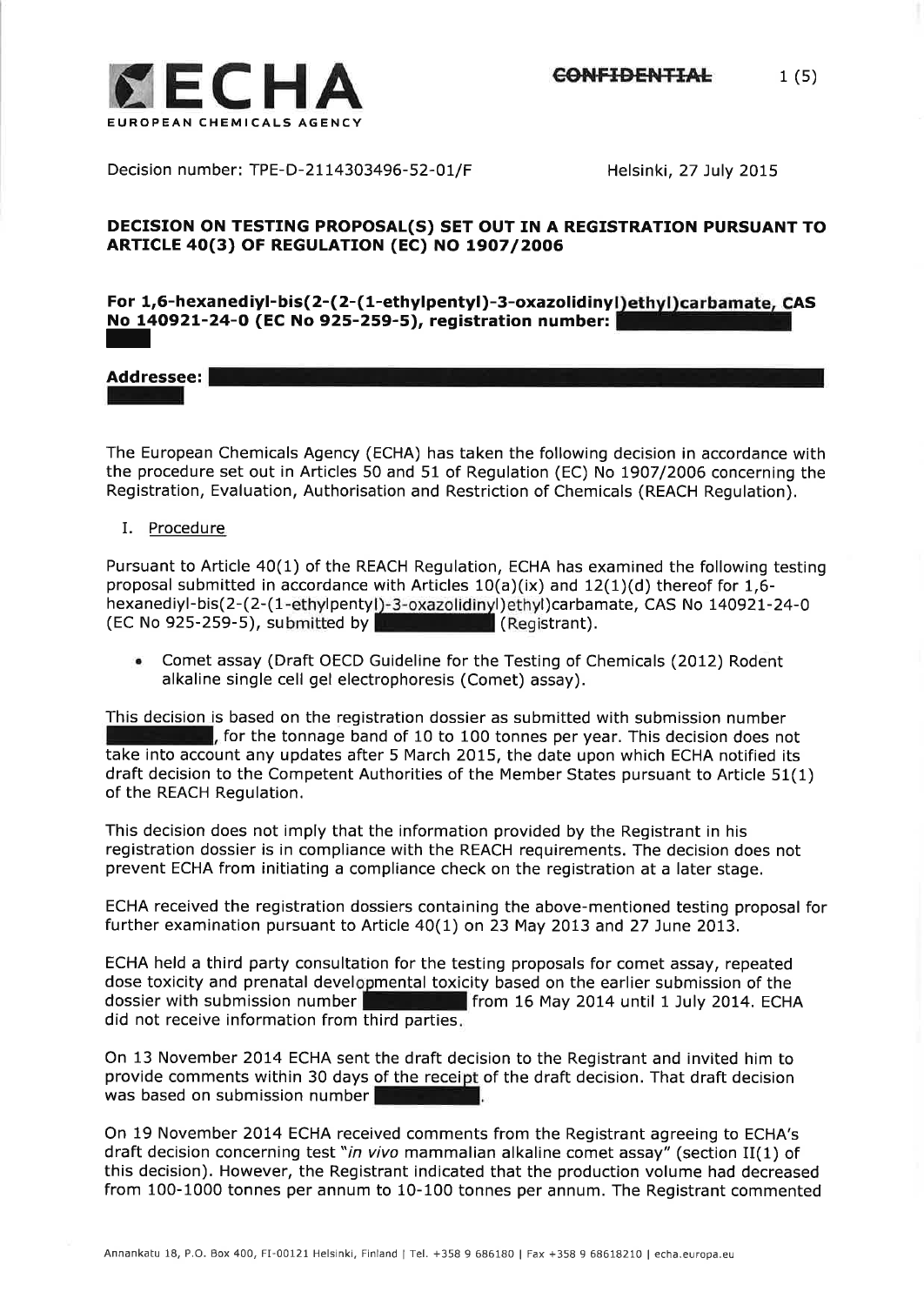

further that for this reason the testing for sub-chronic and pre-natal developmental toxicity was no longer necessary.

On 17 December 2014 the Registrant updated his registration dossier (submission number IIII).

The ECHA Secretariat considered the Registrant's comments and update.

On basis of this information, Section II was amended. The Statement of Reasons (Section III) was changed accordingly.

On 5 March 2015 ECHA notified the Competent Authorities of the Member States of its draft decision and invited them pursuant to Article 51(1) of the REACH Regulation to submit proposals for amendment of the draft decision within 30 days of the receipt of the notification.

Subsequently, a proposal for amendment to the draft decision was submitted.

On 10 April 2015 ECHA notified the Registrant of the proposal for amendment to the draft decision and invited him pursuant to Article 51(5) of the REACH Regulation to provide comments on the proposal for amendment within 30 days of the receipt of the notification

The ECHA Secretariat reviewed the proposal for amendment received and did not amend the draft decision.

On 20 April 2015 ECHA referred the draft decision to the Member State Committee.

By 11 May 2015, in accordance to Article 51(5), the Registrant provided comments on the proposal for amendment. The Member State Committee took the comments of the Registrant on the proposal for amendment into account.

A unanimous agreement of the Member State Committee on the draft decision was reached on 26 May 2015 in a written procedure launched on 13 May 2015.

ECHA took the decision pursuant to Article 51(6) of the REACH Regulation,

IL Testing required

#### A. Tests required pursuant to Article 40(3)

The Registrant shall carry out the following proposed test pursuant to Article  $40(3)(a)$  and 13(4) of the REACH Regulation using the indicated test method and the registered substance subject to the present decision:

In vivo mammalian alkaline comet assay (Annex VIII, Section 8.4., column 2; test method: OECD 489) in rats, oral route, with examination of liver and either glandular stomach or duodenum/jejunum.

Note for consideration by the Registrant:

The Registrant may adapt the testing requested above according to the specific rules outlined in Annexes VI to X and/or according to the general rules contained in Annex XI of the REACH Regulation. In order to ensure compliance with the respective information requirement, any such adaptation will need to have a scientific justification, referring to and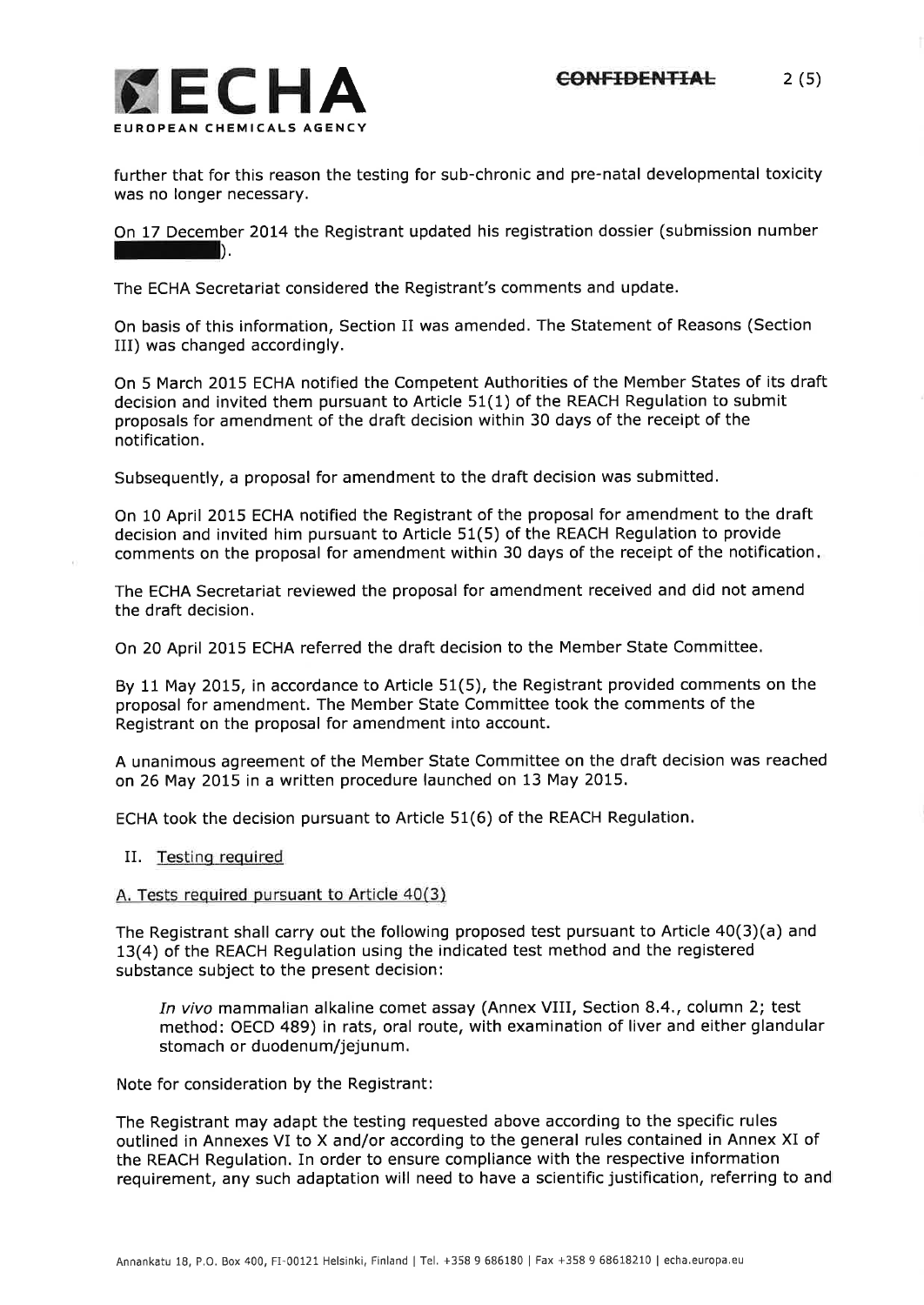

conforming with the appropriate rules in the respective Annex, and an adequate and reliable documentation.

Failure to comply with the request in this decision, or to fulfil otherwise the information requirement with a valid and documented adaptation, will result in a notification to the Enforcement Authorities of the Member States.

### B. Deadline for submittinq the required information

Pursuant to Articles 40(4) and 22(2) of the REACH Regulation, the Registrant shall submit to ECHA by 3 August 2O16 an update of the registration dossier containing the information required by this decision, including, where relevant, an update of the Chemical Safety Report,

#### IIL Statement of reasons

The decision of ECHA is based on the examination of the testing proposals submitted by the Registrant for the registered substance.

Pursuant to Article 40(3)(a) of the REACH Regulation, ECHA may require the Registrant to carry out the proposed tests.

#### Tests required pursuant to Article 40(3)

In vivo mammalian alkaline comet assay (Annex VIII, Section 8.4., column 2)

a) Examination of the testing proposal

"Mutagenicity" is an information requirement as laid down in Annex VIII, Section 8.4. of the REACH Regulation. Column 2 of Annex VIII, Section 8.4. provides that "Appropriate in vivo mutagenicity studies shall be considered in case of a positive result in any of the genotoxicity studies in Annex VII or VIIL"

An appropriate in vivo genotoxicity study to follow up the concern on gene mutations and chromosomal aberrations is not available for the registered substance and the Registrant considered it necessary to generate further information on mutagnicity.

Hence, the Registrant has submitted a testing proposal for an *in vivo* alkaline single-cell gel electrophoresis assay for DNA strand breaks (Comet assay) with the following justification: **F** [ECHA: the registered substance subject to the present decision] *revealed* positive results in an HPRT assay [ECHA: Mammalian cell HPRT gene mutation assay analogue to test method EU B.17.] in vitro in the presence of a metabolic activation system. Based on the available in vitro data, an alkaline in vivo Comet assay is proposed fo assess the mutagenic properties of the test substance in vivo. The in vivo Comet assay is considered to be the appropriate test system to investigate short-lived substances at the first site of contact. Generally,  $\blacksquare$  immediately hydrolyses when getting in contact with water and thus disappears quickly if applied orally."

ECHA notes that the proposed comet assay is an appropriate test to investigate further effects on gene mutations and chromosomal aberrations in vivo following the positive results in in vitro studies. ECHA shares the considerations of the Registrant that further investigation of mutagenicity is necessary even at the tonnage band of 10 to 100 tonnes per annum because no clear conclusion on this intrinsic property can be made based on the available data and there is a concern for mutagenic effects indicated by the positive in vitro data. This is in line and further described in the ECHA Guidance document on information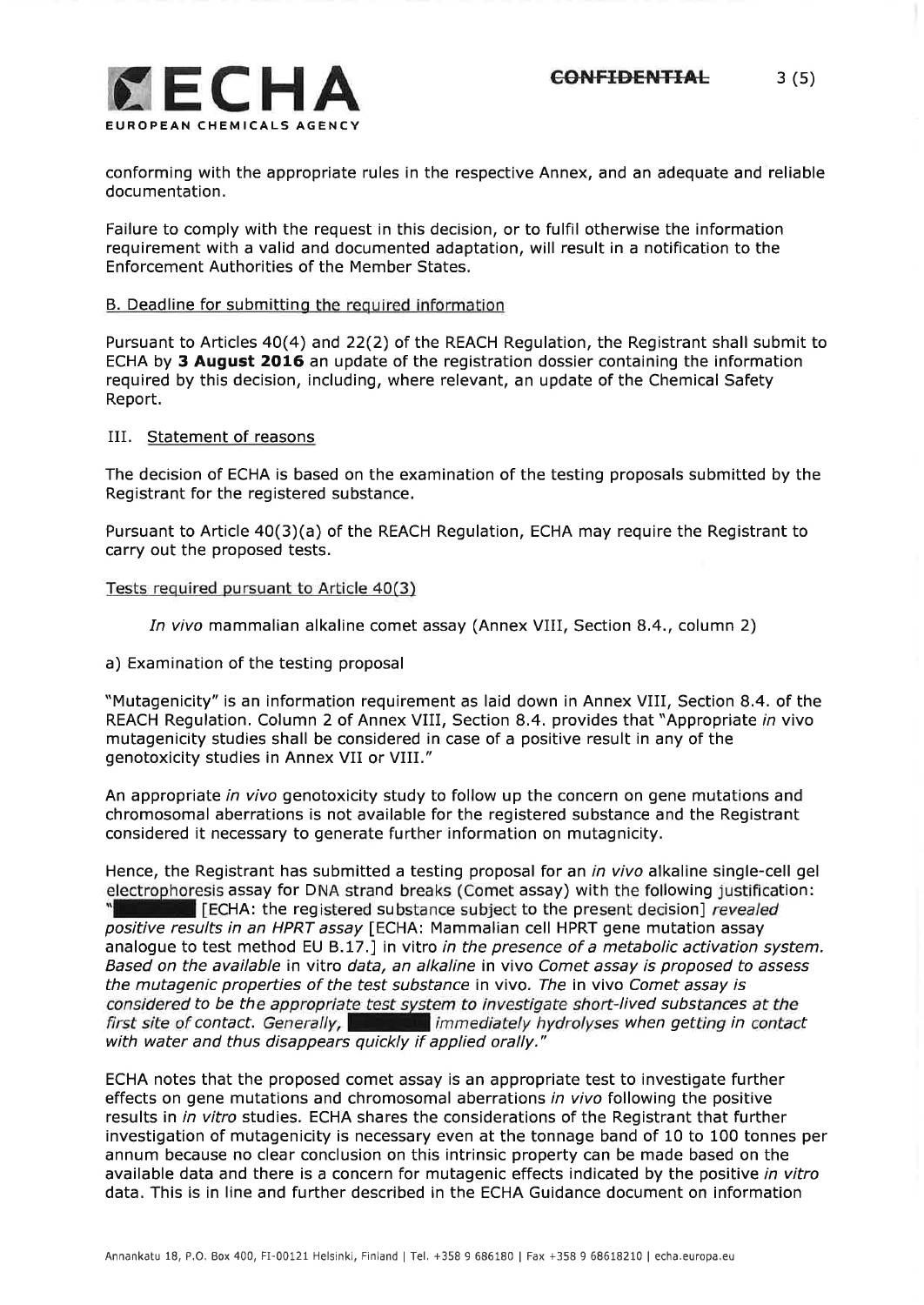

requirements and chemical safety assessment, chapter R.7.7.1. and table R.7.7-3 (August  $2014$ ).

The Registrant proposed oral administration by gavage. It is noted that the substance hydrolysis rapidly in water. Therefore, the test will mainly detect the effects of the hydrolysis products (liver) and maybe first site of contact effects of the parent compound (stomach and duodenum/jejunum).

As regards the route of administration, paragraph 39 of the OECD 489 test guideline states "The anticipated route of human exposure should be considered when designing an assay" and "In any case the route should be chosen to ensure adequate exposure of the target  $tissue(s)$ ". In light of the physicochemical properties of the substance, ECHA considers that testing by the oral route is appropriate.

The Registrant specified the forestomach and the liver as tissues to be sampled, ECHA notes that paragraph 42 of the OECD 489 test guideline states: "The liver has been the tissue most frequently studied and for which there are the most data. Therefore, in the absence of any background information, and if no specific fissues of interest are identified, sampling the liver would be justified as this is a primary site of xenobiotic metabolism and is often highly exposed to both parent substance(s) and metabolite(s). In some cases examination of a site of direct contact (for example, for orally-administered substances the glandular stomach or duodenum/jejunum, or for inhaled substances the lungs) may be most relevant." Therefore ECHA considered in the initial draft decision that the comet assay should be performed in liver and either glandular stomach or duodenum/jejunum.

However, ECHA received from a Member State a proposal for amendment requesting the examination of 3 organs, i,e. liver, stomach and duodenum/jejunum, with the justification that'fhe [fore]stomach is the site of first contact and should therefore be examined. As the substance may potentially also reach the intestines [duodenum/jejunum], these should be analysed as well'. ECHA notified the Registrant of the proposal for amendment, who provided a comment 'agreeing with the MSCA to additionally include the organ duodenum/jejunum in the proposed comet assay in vivo'. Taking account of the above, ECHA considers that the comet assay shall be performed in 2 organs, i.e. liver and either glandular stomach or duodenum/jejunum, It is at the Registrant's discretion to perform an analysis of all three organs as proposed by the Member State.

The Registrant specified the rat as the species to be tested. ECHA notes that this is in line with the OECD test method to perform the comet assay (OECD 489): "Common laboratory strains of healthy young adult rodents (6-10 weeks old at start of treatment though slightly older animals are also acceptable) are normally used. The choice of rodent species should be based on (i) species used in other toxicity studies (to be able to correlate data and to allow integrated studies), (ii) species that developed tumours in a carcinogenicity study (when investigating the mechanism of carcinogenesis), or (iii) species with the most relevant metabolism for humans, if known. Rafs are routinely used in this test. However, other species can be used if ethically and scientifically justified." ECHA considers this species as being appropriate and testing should be performed with the rat.

## b) Outcome

Pursuant to Article 40(3)(a) of the REACH Regulation, the Registrant is requested to carry out the proposed study with the registered substance subject to the present decision: In yiyo mammalian alkaline comet assay in accordance with the OECD test guideline 489, in rats via oral route, with examination of liver and either glandular stomach or duodenum/jejunum.